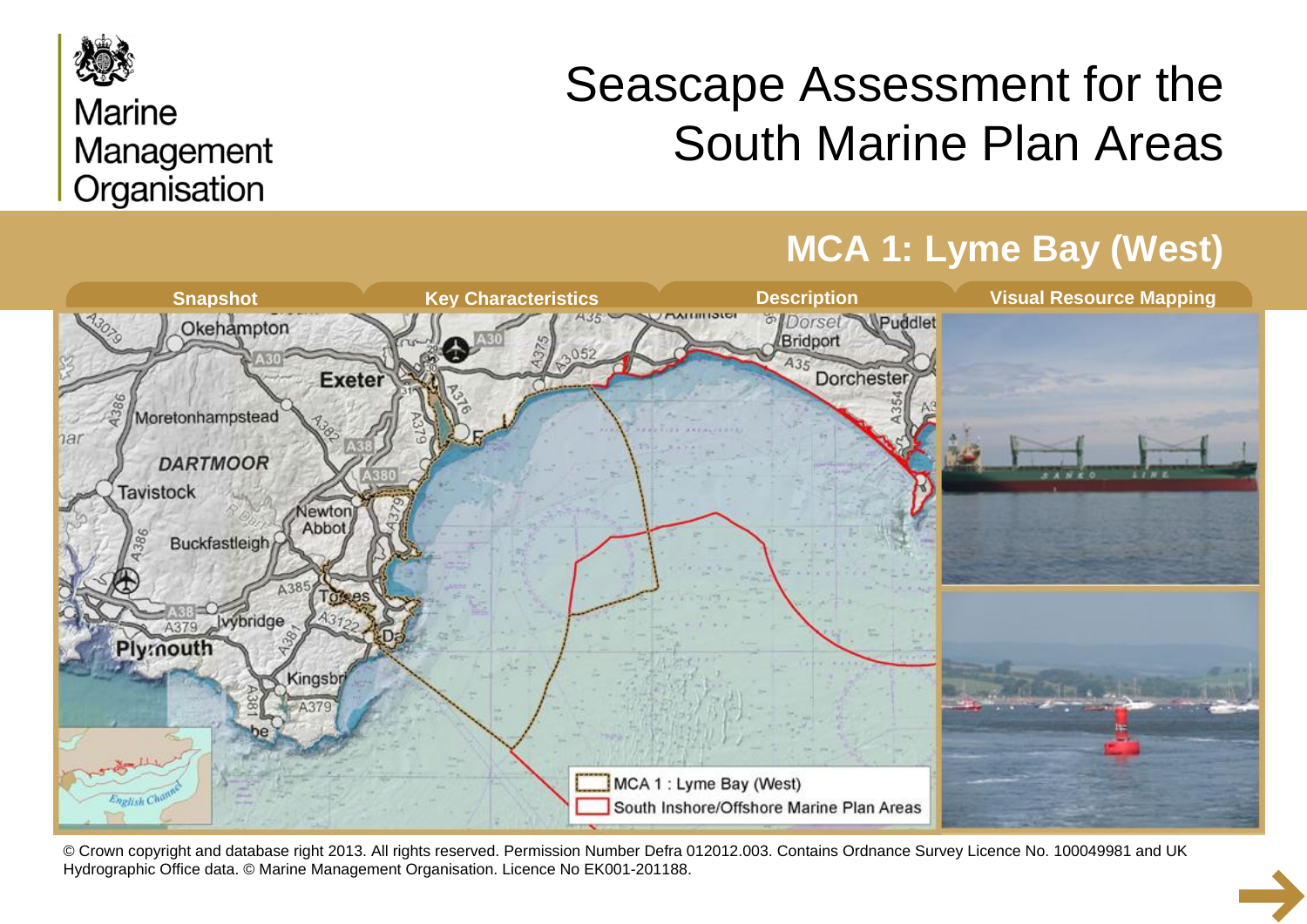Snapshot **Key [Characteristics](#page-3-0) [Description](#page-4-0) Visual [Resource](#page-8-0) Mapping**

### <span id="page-1-0"></span>**Location and boundaries**

This Marine Character Area (MCA) covers the western part of the wider Lyme Bay from the River Dart in the west to Branscombe in the north east, including the estuaries of the Dart, Teign, Exe and Otter. Its seaward boundary with MCA 14 extends to a maximum distance of approximately 35 kilometres (19 nautical miles) offshore and a maximum depth of approximately 60 metres, in part following the South Inshore Marine Plan Area boundary and partly following the 50m bathymetry contour line. Its eastern boundary with Lyme Bay East (MCA 2) is formed by the distinct change in onshore geology. The boundary extending offshore from Dartmouth follows the limit of the South Inshore Marine Plan Area as it meets the South West Inshore Marine Plan Area (8).

Please note that the MCA boundaries represent broad zones of transition (not immediate breaks in character). Natural, visual, cultural and socio economic relationships between adjacent MCAs play a key role in shaping overall character. Therefore individual MCAs should not be considered in isolation. This MCA is particularly related to MCA 2 (Lyme Bay (East)); together proving a description of the expansive Bay as a whole.

### **Overall character**

The MCA's warm climate, calm waters and sheltered nature in combination with its many bays and estuaries provides the ideal environment for both people and a diverse mix of wildlife. Tor Bay, otherwise known as the 'English Riviera', is a highly populated section of coastline and an extremely popular tourist resort with is busy coastal towns and golden sandy beaches. The area's calm and gently shelving waters provide favourable conditions for a wide range of water-based activities and historic refuge for sailing vessels, including tankers from the Channel. In contrast, the northern coastline is more isolated, defined by tall, unstable red cliffs forming part of the wider Jurassic Coast World Heritage Site.

The coastline includes some of the most ancient rocks in the region, including fossils, as well as evidence for early man. Napoleonic defences and strong associations with maritime warfare – including the Spanish Armada (ships built in Exeter and Topsham) and 2<sup>nd</sup> World War, as well as continuing Naval associations result in an area steeped in history. Internationally important estuarine, coastal and marine habitats support diverse coastal and marine wildlife, including rich fish stocks fuelling the economy of the major fishing port of Brixham. Despite its largely sheltered and calm conditions, the area is exposed to easterly storms; when in force having a dramatic impact on perceptual qualities. Panoramic views are afforded across the Bay, with long views of the distinctive wedge-shaped Isle of Portland (MCA3) in clear conditions.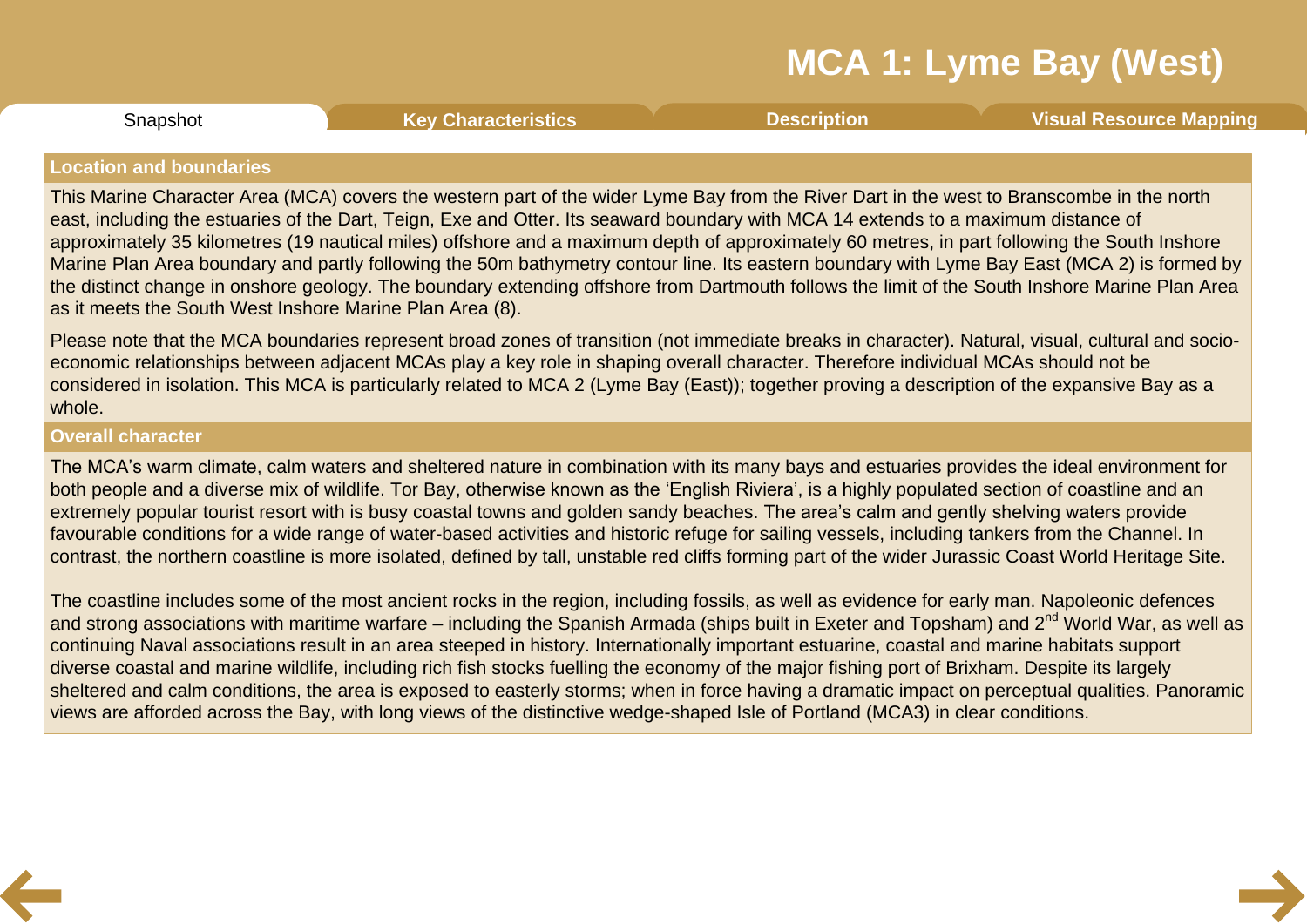| <b>Snapshot</b>                                                                                 | <b>Key Characteristics</b> | <b>Description</b> | <b>Visual Resource Mapping</b> |  |  |  |
|-------------------------------------------------------------------------------------------------|----------------------------|--------------------|--------------------------------|--|--|--|
| <b>Adjacent National Character Areas (NCAs)</b>                                                 |                            |                    |                                |  |  |  |
| The adjacent coastline includes the following NCAs as defined by Natural England <sup>1</sup> : |                            |                    |                                |  |  |  |
| 147: Blackdowns                                                                                 |                            |                    |                                |  |  |  |
| 148: Devon Redlands                                                                             |                            |                    |                                |  |  |  |
| • 151: South Devon                                                                              |                            |                    |                                |  |  |  |
| <b>Adjacent nationally protected landscapes</b>                                                 |                            |                    |                                |  |  |  |
|                                                                                                 |                            |                    |                                |  |  |  |

The coastline from Exmouth to the eastern landward extent of the MCA boundary falls within the East Devon Area of Outstanding Natural Beauty (AONB) with the area around the Dart Estuary and the south side of Tor Bay falling within the South Devon AONB. The northern extent of the coastline from the mouth of the Exe Estuary to Branscombe lies within the wider Dorset and East Devon World Heritage Site ('Jurassic Coast'). In addition, the coastline and coastal waters from Southdown Cliff to the south-western extent of the MCA are within the South Devon Heritage Coast; and the north-eastern coast and waters are within the East Devon Heritage Coast.

The UNESCO English Riviera Global Geopark covers the coast and seas of Torbay; internationally recognised for its rich geological, historical and cultural heritage.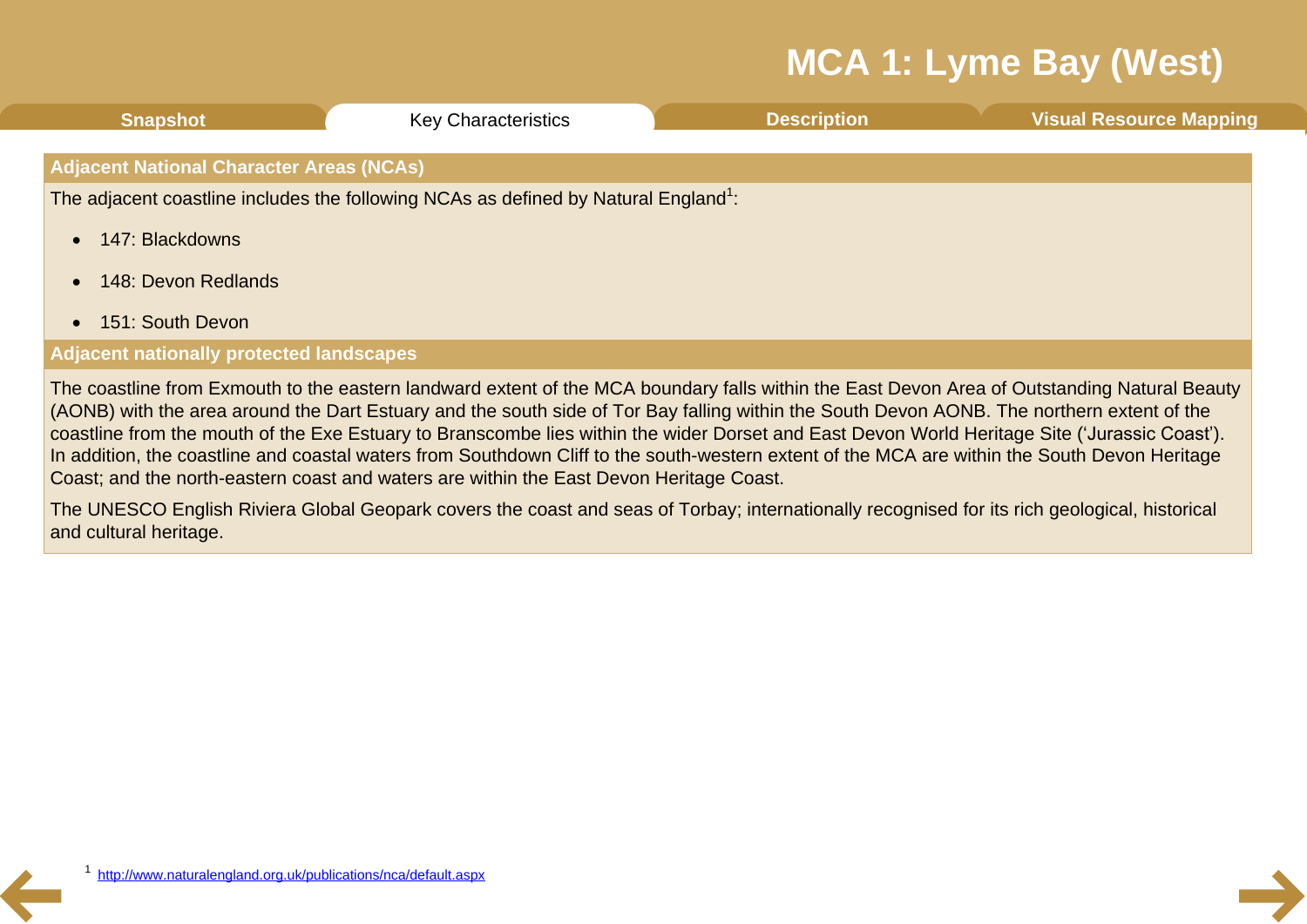<span id="page-3-0"></span>

|           | <b>Snapshot</b>                                          | <b>Key Characteristics</b>                                                                                                                                                                                                      | <b>Visual Resource Mapping</b><br><b>Description</b>                                                                                                                                                                                                                          |
|-----------|----------------------------------------------------------|---------------------------------------------------------------------------------------------------------------------------------------------------------------------------------------------------------------------------------|-------------------------------------------------------------------------------------------------------------------------------------------------------------------------------------------------------------------------------------------------------------------------------|
| $\bullet$ | Exe, Teign and Dart.                                     | Large sweeping crescent shaped bay punctuated by smaller bays<br>and narrow, steep sided rias and the major coastal estuaries of the                                                                                            | Defensive coast with strong associations with the Napoleonic and<br>Second World Wars, including D-Day landing practices. Shipping,<br>aircraft and other equipment losses litter the seabed.                                                                                 |
|           |                                                          | Internationally valued cliff exposures, displaying varied rock<br>formations spanning some 185 million years of the earth's history.                                                                                            | Nationally important Berry Head Fort and Hardy's Head Battery<br>occupying a prominent position above Tor Bay as part of a strong<br>assemblage of defensive structures along the wider coastline.                                                                            |
| $\bullet$ | Sidmouth subject to frequent mudslides and landslips.    | Geomorphological features such as stacks and sea caves as well as<br>highly unstable tall, soft red cliffs between Branscombe and                                                                                               | Live firing and military practice at Straight Point Rifle Range and<br>within the Bay. The Royal Naval College at Dartmouth further<br>strengthens the area's significance to maritime defence.                                                                               |
|           |                                                          | Smooth sea floors covered by fine sand and mud sediments,<br>particularly thick around Tor Bay and the mouth of the Exe.                                                                                                        | Rich literary and artistic associations, with the area favoured by<br>artists capturing the rugged coastline and changing light conditions.                                                                                                                                   |
| $\bullet$ | fishing fleet within its harbours and estuaries.         | Sheltered location from prevailing winds resulting in favourable<br>conditions for recreational sailing, and safe anchorage for the area's                                                                                      | One of the region's major commercial fishing and shellfish ports at<br>Brixham, with a large fleet of trawlers, potters, netters and<br>handliners taking advantage of the rich fish stocks of the area.                                                                      |
|           |                                                          | Generally calm sea conditions within the Bay, with gently shelving<br>waters (reaching a maximum of 60 metres) and a low tidal range.                                                                                           | Popular tourism destination from the late $18th$ century onwards<br>following the arrival of the railways. The Tor Bay area is known as                                                                                                                                       |
|           |                                                          | Estuary mouths with a tidal range of up to five metres, strong tidal<br>streams and shifting channels providing hazards to navigation.                                                                                          | the English Riviera for its warm climate and busy coastal resorts.<br>Costal edge crossed by the South West Coast path offering                                                                                                                                               |
|           |                                                          | Internationally and nationally designated coastline and marine<br>habitats including the estuary systems, sand dunes of Dawlish                                                                                                 | panoramic sea views<br>Busy waters and coastline around the harbours and estuaries, with                                                                                                                                                                                      |
|           | Warren, spits, saltmarshes, coastal reefs and sea caves. | Thriving marine life on the underwater reefs, boulders and bedrock<br>ledges, as well as sediment deposits from the surrounding rivers.                                                                                         | extensive commercial and recreational activities. Pockets of<br>contrasting tranquillity within the wooded estuary fringes and<br>sections of remote, open cliffs.                                                                                                            |
|           |                                                          | Wrecks on the largely sedimentary sea floor offer a hard substratum<br>and further habitats for marine life (as well as popular dive sites).                                                                                    | Distinctive red sandstone cliffs prominent in views from the sea (and<br>used for navigation), interspersed with often white-coloured houses                                                                                                                                  |
|           |                                                          | Evidence of early human artefacts in Kent's Cavern dating back half<br>a million years. Their clear associations with extinct fauna gave<br>critical evidence for the antiquity of man to mid-19 <sup>th</sup> century debates. | and hotels standing out in front of a wooded and pastoral backdrop.<br>Expansive views across the Bay and out to the Channel, frequently<br>marked by cargo ships and tankers using the shipping lanes.                                                                       |
|           | wrecks of some providing testimony to this.              | The area had well-established medieval and later trade links with<br>far-flung ports, including in Spain, Italy and the Baltic States – with<br>ships carrying sought-after cargo such as brandy and wine: the                  | Mainline railway linking resorts in the west providing an opportunity<br>for people travelling through to experience views of the red cliffs and<br>open waters of the Bay. They also experience the wild conditions of<br>the seas when an easterly storm surge is in force. |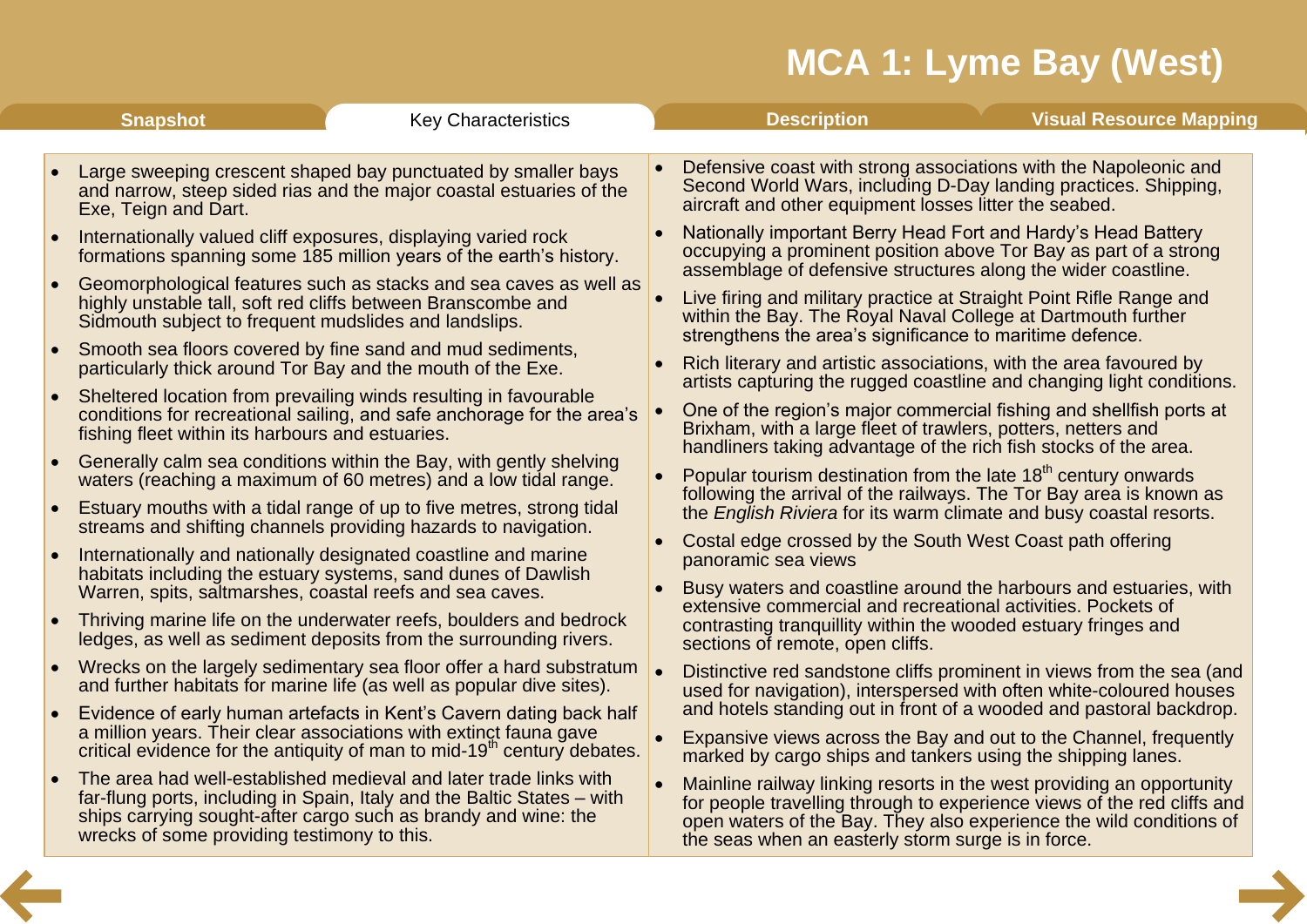<span id="page-4-0"></span>**[Snapshot](#page-1-0) Key [Characteristics](#page-3-0) [Description](#page-4-0) Visual [Resource](#page-8-0) Mapping** 

For ease of reference, the following description text is arranged under three headings, considering the 'Natural', 'Cultural / social' and 'Aesthetic / perceptual' characteristics of the Marine Character Area. It should be noted, however, that all of these aspects combine and interact with each other to varying degrees to shape character.

### **Natural influences**

This is a remarkably diverse coastal landscape, strongly defined by outstanding strata visible in the cliffs, largely made up of Permian and Triassic red breccias, sandstones and mudstones with some bands of limestone .Cretaceous rocks cap the Triassic formations between Beer (MCA 2) and Sidmouth. The south facing coastline lies within the wider East Devon and Dorset World Heritage Site, including sheer red cliffs between Branscombe and Sidmouth subject to frequent landslips and landslides. The height as well as the rich red colour of these cliffs dominates the character of this part of the MCA, reaching a maximum of 162 metres Above Ordinance Datum (AOD) at Weston Cliff. Permo- Triassic sandstones here occasionally yield fossil remains, including of terrestrial reptiles originating from when the sediments were deposited at a time of arid environment. Abundant coral fossils are also associated with the rocks between Brixham and Torquay; with Tor Bay and its surrounding coastline also internationally recognised as a Geopark (English Riviera).

The majority of the coastline is dominated by more resistant Devonian cliffs, resulting in a rocky coastline (particularly compared to Lyme Bay East (MCA 2)) punctuated by the area's famous curving sandy bays, coves and prominent coastal headlands such as Hope's Nose and Berry Head, which flank Tor Bay. Wave action and coastal erosion has also created classic coastal geomorphological features such as wave cut platforms, caves, ledges and sea stacks – the latter particularly popular as sea kayaking destinations. SSSI-designated cliff tops

support species-rich limestone grasslands, semi-natural woodlands with a diverse ground flora, and scrub. Berry Head includes the only stable breeding colony of guillemots on the south coast; whilst other nesting seabirds associated with the MCA's cliffs include kittiwake, fulmar and herring gulls, with Greater and Lesser Horseshoe bats inhabiting some of the sea caves.



### *Recent landslide at Oddicombe Bay*

Offshore, the geology of the coast continues, with the seabed underlain by Permo-Triassic sandstone and mudstone, with a band of Jurassic mudstone and limestone further offshore. Outcropping areas of bedrock, as well as partially or fully submerged sea caves within the Lyme Bay and Tor Bay SAC host varied marine life, including seaweeds, kelp beds, sponges, limpets and winkles. Thin Holocene deposits of sand and mud cover the bedrock, with particularly thick (up to five metre) deposits associated with Tor Bay and the mouth of the Exe. Sediment moves from Tor Bay to a 'sink' at the mouth of the Exe Estuary, and a further net movement of material takes place eastwards into the Bay. The Bay is home to commercial species of fish and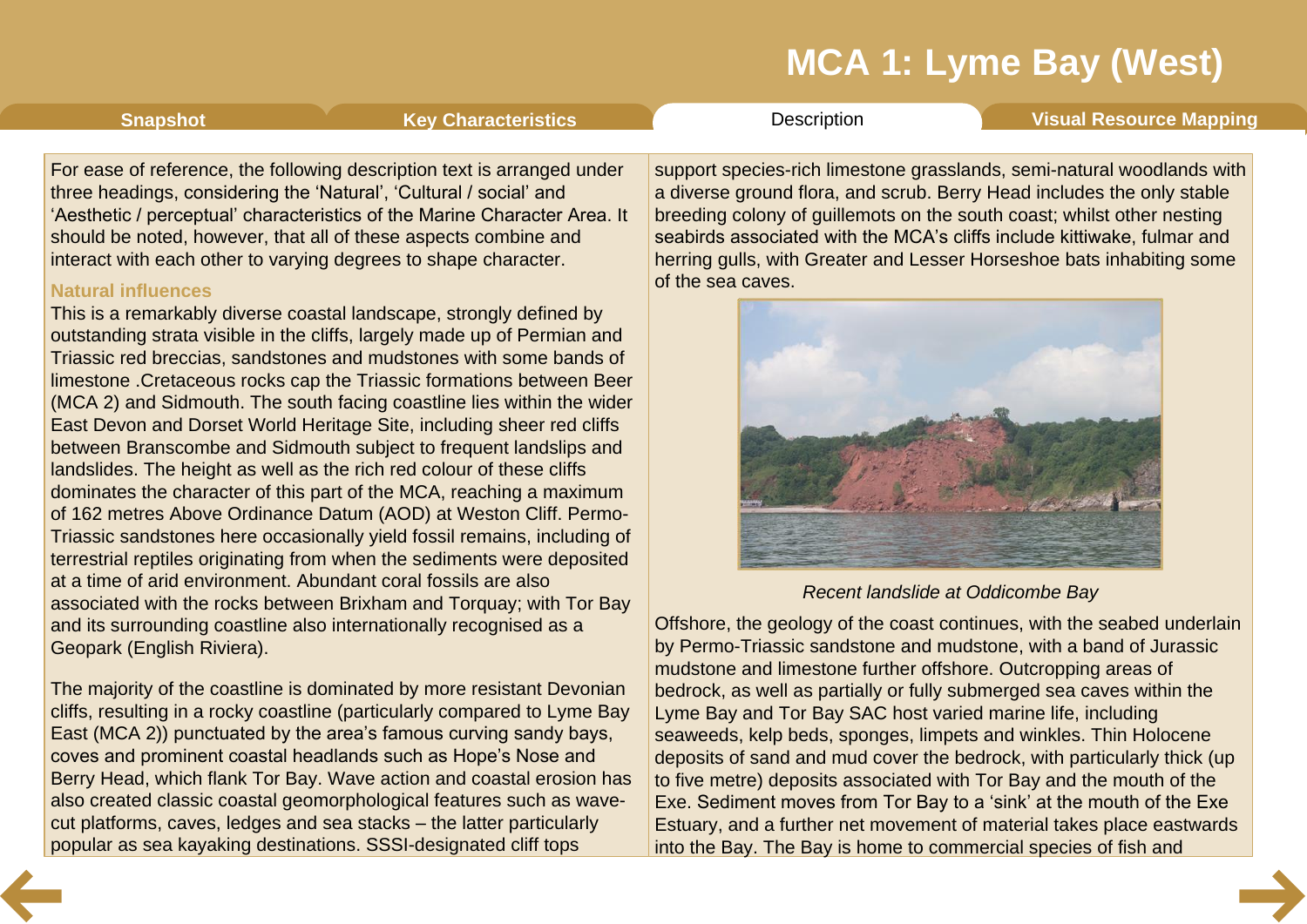| <b>Snapshot</b>                                                                                                                                                                                                                                                                                                                                                                                                                                                                                                                                                                                                                                                                                                                                                                                                                                                                                                                                                                                                                                            | <b>Key Characteristics</b>                                                                                                                                                                                                                                                                  | Description                                                                                                                                                                                                                                                                                                                                                                                                                                                                                                                                                                                                                                                                                                                                                                                                                                                                                                                                                                                                                                                                                                    | <b>Visual Resource Mapping</b> |  |
|------------------------------------------------------------------------------------------------------------------------------------------------------------------------------------------------------------------------------------------------------------------------------------------------------------------------------------------------------------------------------------------------------------------------------------------------------------------------------------------------------------------------------------------------------------------------------------------------------------------------------------------------------------------------------------------------------------------------------------------------------------------------------------------------------------------------------------------------------------------------------------------------------------------------------------------------------------------------------------------------------------------------------------------------------------|---------------------------------------------------------------------------------------------------------------------------------------------------------------------------------------------------------------------------------------------------------------------------------------------|----------------------------------------------------------------------------------------------------------------------------------------------------------------------------------------------------------------------------------------------------------------------------------------------------------------------------------------------------------------------------------------------------------------------------------------------------------------------------------------------------------------------------------------------------------------------------------------------------------------------------------------------------------------------------------------------------------------------------------------------------------------------------------------------------------------------------------------------------------------------------------------------------------------------------------------------------------------------------------------------------------------------------------------------------------------------------------------------------------------|--------------------------------|--|
| shellfish such as mackerel, bass, rays, lobster, scallops and crab, as<br>well as four species of whales and dolphins. Harbour porpoises,<br>bottlenose dolphins, common dolphins and long-finned pilot whales are<br>known to visit the waters, as are basking sharks – using the area in the<br>summer, filtering plankton from the surface waters.<br><b>Cultural / social influences</b><br>Situated beyond the southern limits of Pleistocene glaciation in the UK,<br>the MCA is situated in a zone across which a whole range of<br>Pleistocene mammal species would have migrated in response to<br>repeated climatic and environmental changes. Internationally important<br>fossilised remains of Ice Age mammals, and evidence from early<br>humans, are found in caves within the English Riviera Geopark near<br>Torquay and Brixham. These remains spurred the development of the<br>science of palaeontology in the Victorian era and have contributed<br>internationally to understanding the evolution and migrations of early<br>humans. |                                                                                                                                                                                                                                                                                             | 1794, as a response to threats arising from the American War of<br>Independence. These formed part of a very strong defensive network,<br>the remains of which represent a major and rare survival of a<br>monument of the Napoleonic era on the south coast. Tor Bay also<br>provided big-ship anchorage for the fleets blockading Brest (Brittany)<br>during these conflicts.<br>In more recent history, the Bay was used for <i>Exercise Tiger</i> , a practice<br>run for the D-Day landings (which used Slapton Beach in Devon).<br>Unfortunately disaster struck the operation when German E-boats<br>attacked a convoy of follow-up troops in the Bay, killing 683 American<br>Army and Navy personnel. Wrecks from the two World Wars litter the<br>seabed, including submarines and fighter planes brought down in<br>battle. Military associations continue today with live firing taking place at<br>Straight Point Rifle Range and the location of the Royal Naval College<br>overlooking the anchorage at Dartmouth. Part of the inshore waters are<br>also designated as a firing practice area. |                                |  |
|                                                                                                                                                                                                                                                                                                                                                                                                                                                                                                                                                                                                                                                                                                                                                                                                                                                                                                                                                                                                                                                            |                                                                                                                                                                                                                                                                                             |                                                                                                                                                                                                                                                                                                                                                                                                                                                                                                                                                                                                                                                                                                                                                                                                                                                                                                                                                                                                                                                                                                                |                                |  |
|                                                                                                                                                                                                                                                                                                                                                                                                                                                                                                                                                                                                                                                                                                                                                                                                                                                                                                                                                                                                                                                            | the Spanish Armada. William, Prince of Orange landed in Brixham in<br>1688 with his mainly Dutch army, with many local residents today<br>retaining Dutch surnames. Defensive activity gathered momentum<br>during the Napoleonic Wars in the early 19 <sup>th</sup> century. The prominent | Large numbers of ship wrecks at harbour and estuary entrances, many<br>the casualties of heavy storms, reveal the diverse origin and cargos of<br>vessels sailing through the Bay over the centuries. Today, the wrecks<br>are popular scuba diving sites and provide additional habitats for                                                                                                                                                                                                                                                                                                                                                                                                                                                                                                                                                                                                                                                                                                                                                                                                                  |                                |  |

marine life.

<sup>2</sup> Cunliffe, T (2010) *The Shell Channel Pilot: Sixth Edition.* Imray, Camrbidgeshire.

Berry Head Fort and Hardy's Head Battery began to be built as early as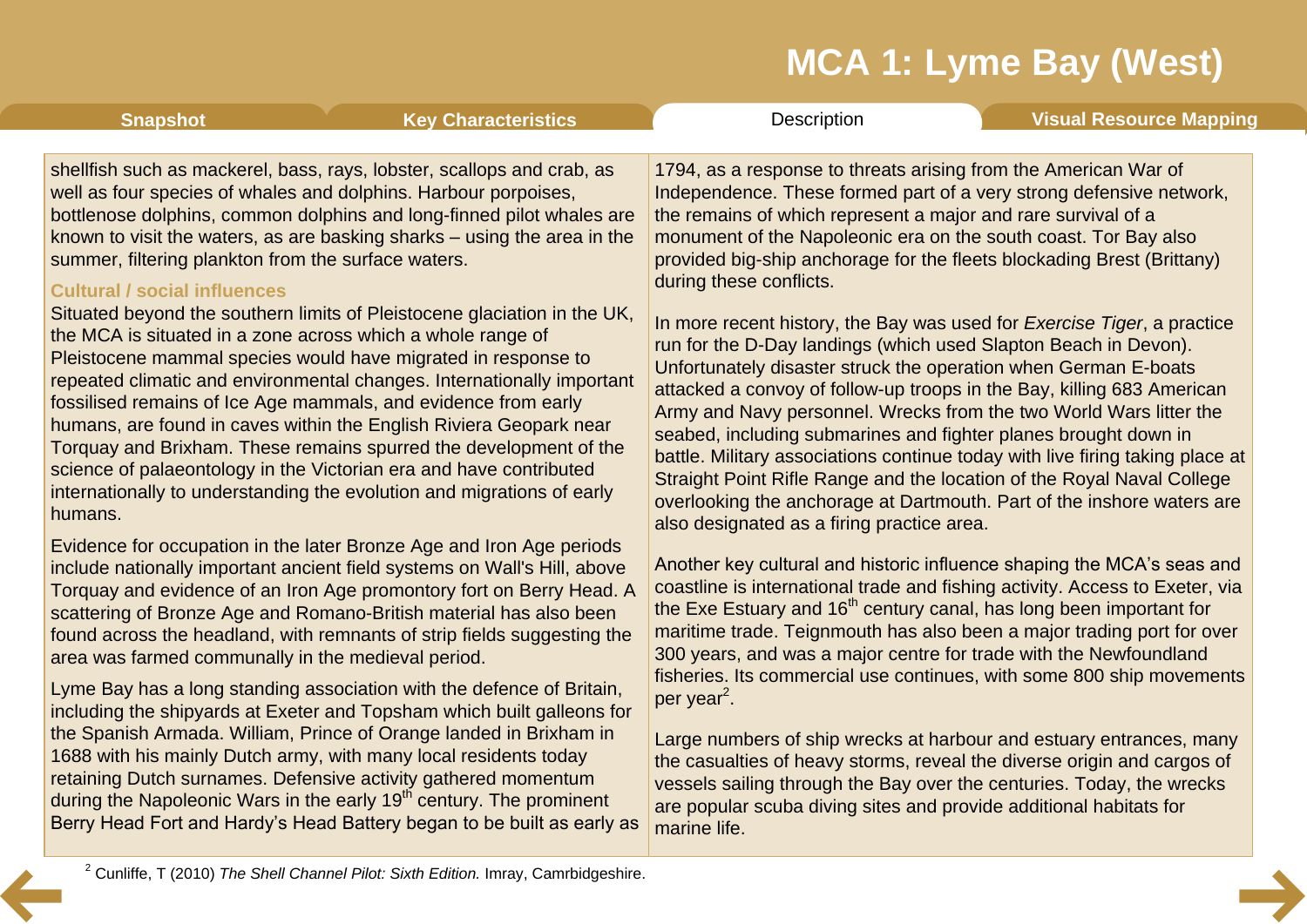**[Snapshot](#page-1-0) Key [Characteristics](#page-3-0) [Description](#page-4-0) Visual [Resource](#page-8-0) Mapping** 

Brixham was the largest fishing port in the South West in the medieval period, and by the 1890s around 300 trawling vessels were based in the port, most individually owned. Today it remains one of the main deep sea commercial fishing ports on the south coast – landing species such as cod and hake from the Atlantic as well as the range of fish and shellfish exploited from the local waters. Beam trawlers are regular features on the local waters, travelling to and from Brixham, followed by flocks of seagulls. Lobster and crab potting, scalloping and mussel harvesting in the Exe combine to produce a thriving local fishing industry.

The Tor Bay area developed as a popular tourist destination from the late  $18<sup>th</sup>$  and early  $19<sup>th</sup>$  centuries, where people came to enjoy the mild climate, take in the sea air and bathe in the warm waters at one of the sandy bays.



*A Brixham trawler*

Many limestone quarries were worked both around Torquay and Brixham to provide stone for Regency and Victorian development, especially the exclusive cliff top resort of Torquay. The Victorian villas that give much of the resort town of Torbay its distinct character are the result of a planned development programme to accommodate visiting gentry. Supplemented today by modern tourism developments and 20<sup>th</sup> century housing extending up the hillsides, the white and pastel coloured buildings, as well as rows of colourful beach huts, stand out prominently in views from the sea.

The sheltered and calm waters provide some of the finest sailing conditions along the British coast with over 50 sailing events held in the Bay each year including heritage races, local regattas and international rallies. Recreational watersports provide a valued economic income to the area with waterskiing, kite surfing, scuba diving being popular pursuits. This, in combination with the commercial fishing boats, fishing charters, pleasure cruisers and sailing vessels creates a very busy marine environment around Tor Bay.



*Paignton seafront with heritage steam train and colourful beach huts*

### **Aesthetic and perceptual qualities**

This is an area of contrasts, from the busy developed resorts and estuaries in the west, to the more isolated and tranquil coast to its north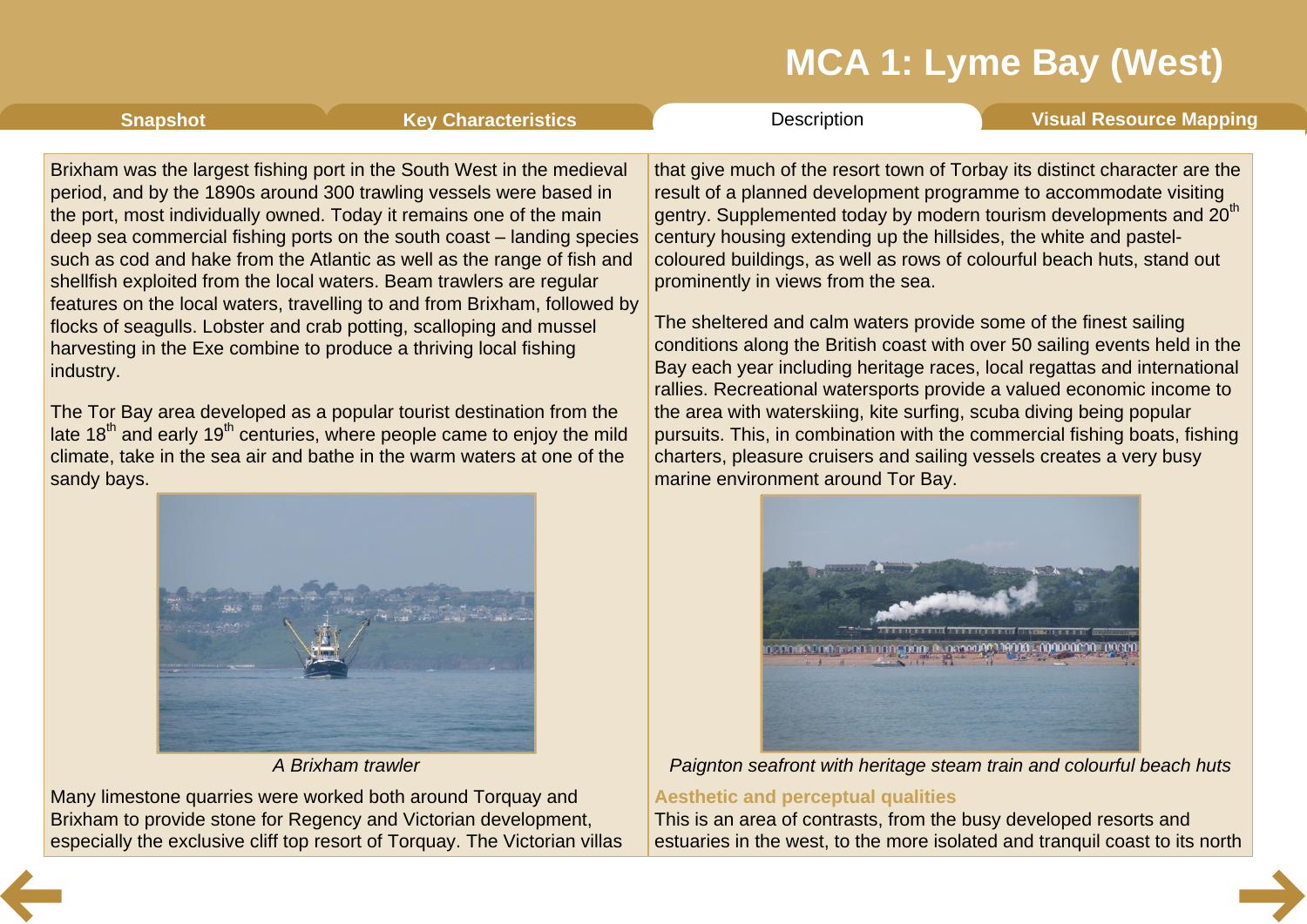<span id="page-7-0"></span>**[Snapshot](#page-1-0) Key [Characteristics](#page-3-0) [Description](#page-4-0) Visual [Resource](#page-8-0) Mapping** 

and east. Perceptual qualities throughout are greatly influenced by weather and sea conditions, with periods of calm seas and clear skies affording expansive views across the scenic coastline, across the Bay (including strong intervisibility with MCA 2) and out to the Channel. Seaward horizons are frequently marked by the silhouettes of ships and cargo vessels travelling through the English Channel.

Conversely, when the weather closes in and a full storm surge is in force, a wild and untamed character prevails, with waves lashing the low-lying coastline in the west, including the mainline railway line. Storms have led to observers being swept out to sea by the high waves, further emphasising the dangerous conditions that can prevail.

The sheer red cliffs so closely linked to this coastline are key to its distinctive sense of place. They feature strongly in views from the sea from a significant distance offshore, long providing a navigational guide into the area's ports and harbours. Landward vistas through the characterful bays open up into the quintessential Devon countryside behind, with rolling pastoral farmland divided by substantial Devon hedges extending up to the cliff edge. Areas of broadleaved woodland also contribute to the naturalistic character, extending perilously down cliffs in parts, with white and pastel-coloured housing and caravan sites standing out prominently against the lush green backdrop.

The picturesque qualities of the area have been appreciated for centuries, with the resorts of the affectionately known 'English Riviera' expanding rapidly through the arrival of well-to-do Victorians with the railways. Visits to the sea for rest and recuperation became a growing trend, particularly for the wealthy. For example, the Darwins visited Torquay in the hope that it would improve the health of their daughter, Henrietta Emma Darwin. Emma Darwin's diary is filled with references

to Henrietta's recuperation while at Torquay in July and August 1861<sup>3</sup>. In addition, artists and writers have been drawn to the scenic coastline, as for Lyme Bay as a whole, for hundreds of years. These include Charles Kinglsey, the late  $19<sup>th</sup>$  century author to the Victorian philanthropist Baroness Burdett-Coutts, as well as Dame Agatha Christie. Christie was born in Torquay and lived much of her life in the area, famously referring to Kents Cavern in her thriller *The Man in the Brown Suit.* The Agatha Christie Mile walk leads around the seafront, featuring some of the locations linked with her life.



*An 1840 lithograph of Babbacombe, T. Fidler 4*

<sup>3</sup> http://www.darwinproject.ac.uk/

<sup>4</sup> Taken from Crown Estate (2011) A coastal historical resources guide for England. Crown Copyright.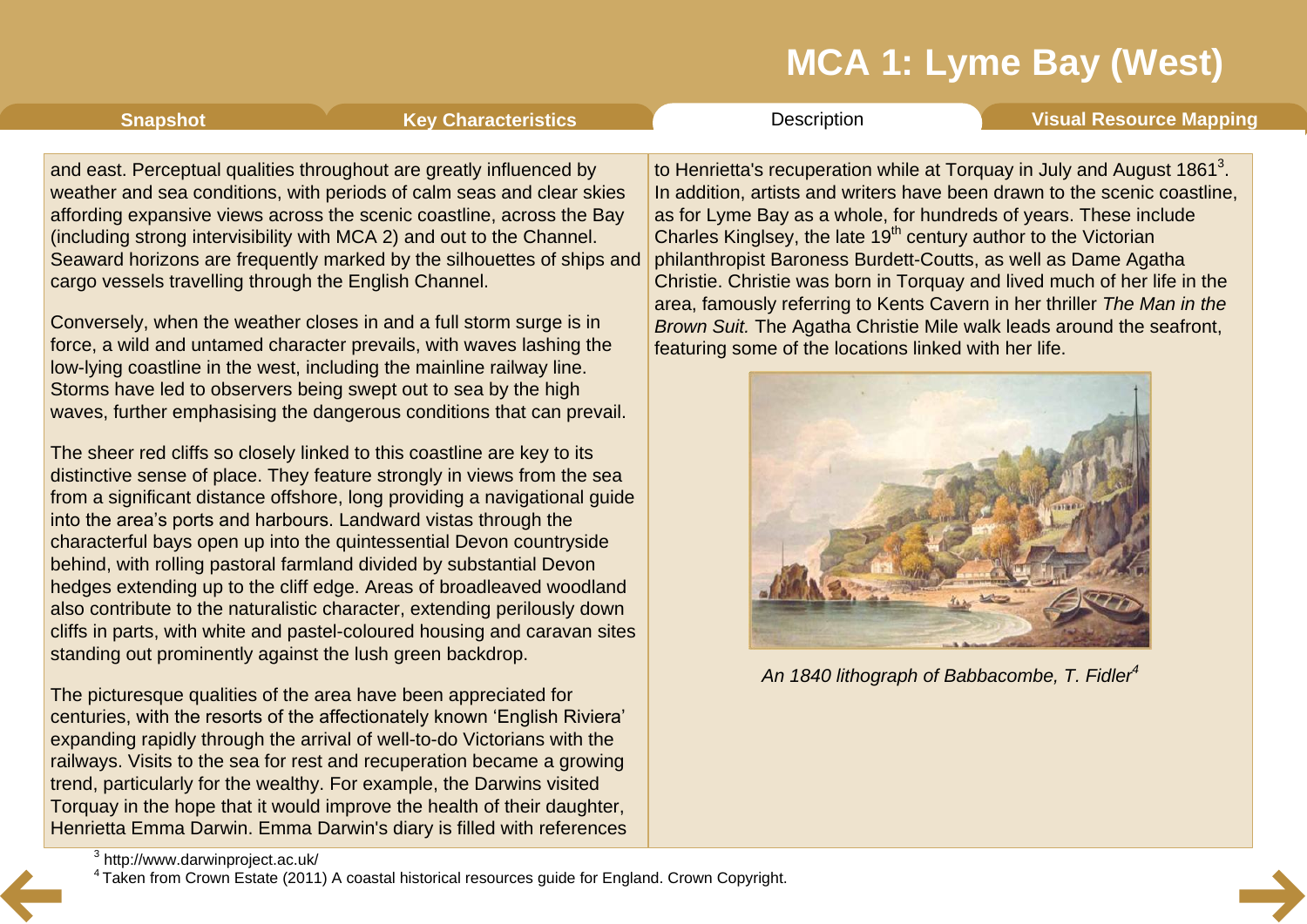<span id="page-8-0"></span>**Shapshot Key [Characteristics](#page-3-0) [Description](#page-4-0) Visual [Resource](#page-8-0) Mapping** 

### **Land with views of MCA 1**



100

- Areas of land with views of MCA 1 extend along the coast from south of Malborough, Devon and the western fringes of the South Devon AONB to Portesham, West Dorset including sections of the South West Coast Path.
- Higher ground along the coastline including around Brixham, Paignton, Torquay, Teignmouth, and Exmouth; between Otterton and Beer; and stretches of the East Devon Heritage Coast between Seaton and the western extent of Lyme Regis have views of this MCA.
- Smaller areas of land with extensive views include areas between Start Point and Dartmouth within the South Devon Heritage Coast, and along the Dart and Exe valleys.
- Areas with relatively good views of MCA 01 include locations near Buckfastleigh and Christow, north of Silverton and near Broadhembury, Chardstock, Bettiscombe and Askerswell.
- Some views can also be obtained from elevated inland locations including the western fringes of Dartmoor National Park and just north of Bishopwood, Somerset.

© Crown copyright and database right 2013. All rights reserved. Permission Number Defra 012012.003. Contains Ordnance Survey Licence No. 1 to 20<sup>21</sup> to 40<sup>41</sup> to 60<sup>61</sup> to 80<sup>81</sup> to 80<sup>81</sup> to 80<sup>81</sup> to [10](#page-7-0)0<br>© Crown copyright and database right 2013. All rights reserved. Permission Number Defra 012012.003. Contain<br>100049981 and UK Hydrographic Office data. ©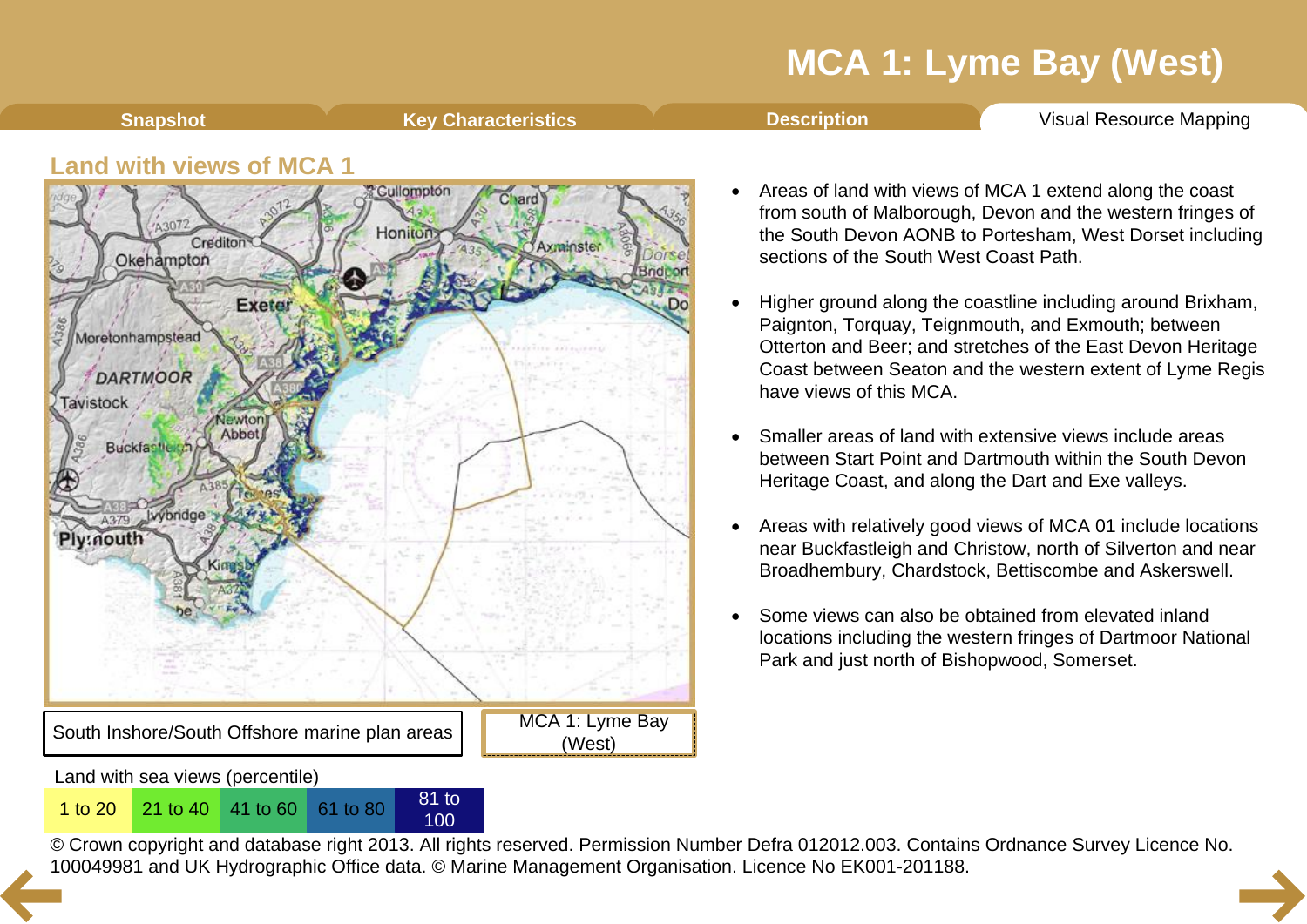<span id="page-9-0"></span>**[Snapshot](#page-1-0) Key [Characteristics](#page-3-0) [Description](#page-4-0) Visual [Resource](#page-8-0) Mapping** 

### **Visibility of sea from land**

Relative visibility of the sea surface from viewers on land







0-1km from the High Water Mark 1-5km from the High Water Mark



5-10km from the High Water Mark 10-20km from the High Water Mark

| South Inshore/South Offshore marine plan areas   |                                     |  |  |          |  |  |  |
|--------------------------------------------------|-------------------------------------|--|--|----------|--|--|--|
| MCA 1: Lyme Bay<br>Location of viewers<br>(West) |                                     |  |  |          |  |  |  |
| Visibility of sea from land (percentile)         |                                     |  |  |          |  |  |  |
|                                                  | 1 to 10 11 to 20 21 to 30 31 to 40  |  |  | 41 to 50 |  |  |  |
|                                                  | 51 to 60 61 to 70 71 to 80 81 to 90 |  |  | 91 to    |  |  |  |

© Crown copyright and database right 2013. All rights reserved. Contains Ordnance Survey Licence No. 100049981 and UK Hydrographic Office [da](#page-8-0)ta. © Marine Management Organisation. License No. EK001-201188.